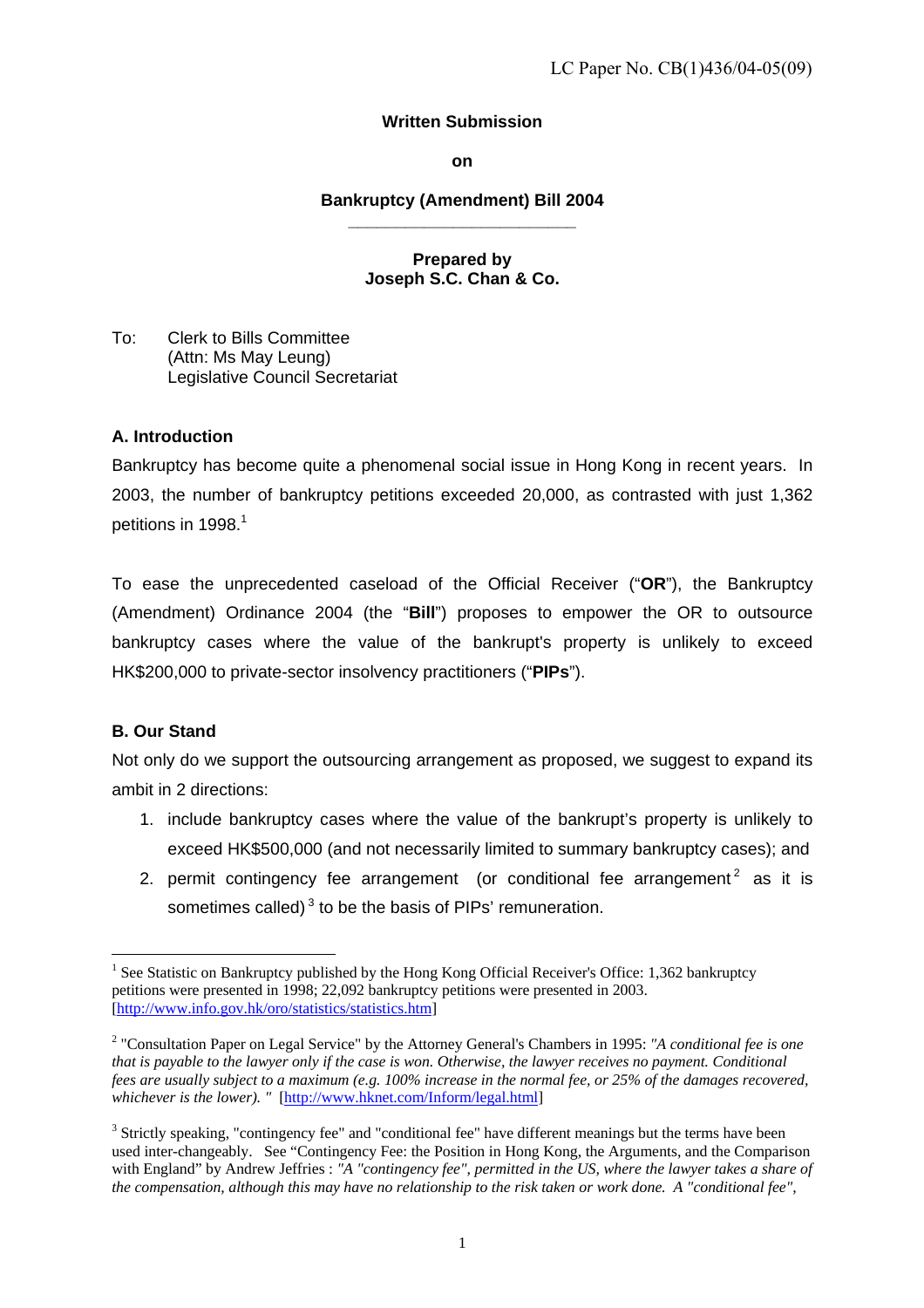## **C. Analysis**

## **Raising the Asset Value Ceiling to HK\$500,000**

The objective of outsourcing the administration of bankruptcy cases to the PIPs is to reduce the overwhelming caseload of the OR. Where more small money (below HK\$500,000) bankruptcy cases can be outsourced to the PIPs, the OR can then devote its limited resources to the better administration of big money bankruptcy cases. At the same time, it will have more time to focus on its supervisory and regulatory roles in the insolvency regime.

We do not see any risk or problem in outsourcing small money (below HK\$500,000) bankruptcy cases to PIPs as proposed by us. The administration of bankruptcy cases where the value of the bankrupt's estate is around HK\$200,000 cannot be that much complicated than cases where the value is around HK\$500,000.

Secondly, limiting outsourcing to cases where the bankrupt's asset value is less than HK\$200,000 is not commercially viable. The PIPs may not be able to get a decent reward from the recovery of assets where the whole of the bankrupt's estate is unlikely to exceed HK\$200,000. As administration of a sizable volume of bankruptcy cases is more costeffective, the PIPs will be more agreeable to take up the job if a mixture of both small money and medium sized (below HK\$500,000) bankruptcy cases are assigned to them in a lot.

## **Permitting Contingency Fee Arrangement**

 $\overline{a}$ 

Contingency fee arrangement is basically "no win, no fee" or "no gain, no pay".

Applying it to the present case, the remuneration of the PIPs will depend on how much assets can eventually be savaged through their effort. If more assets are savaged, the handling PIPs will be rewarded by additional payment, which may be fixed or calculated as a percentage of the value of the assets salvaged or otherwise. Where nothing is savaged, the PIPs do not charge or receives only a minimum fee. The OR should be empowered to structure remuneration payable to the PIPs on contingency fee basis.

We consider the introduction of contingency fee arrangement brings more benefit than harm to the administration of bankruptcy cases by the PIPs. The spirit of "no gain, no pay" can

*permitted in England and Australia, where the solicitor is paid an uplift or additional amount if the case is successful, usually as a percentage of normal fees, but sometimes a percentage of the compensation won."*  [\[http://www.hklawsoc.org.hk/pub\\_e/news/societyupdates/20021009a2.pdf\]](http://www.hklawsoc.org.hk/pub_e/news/societyupdates/20021009a2.pdf)